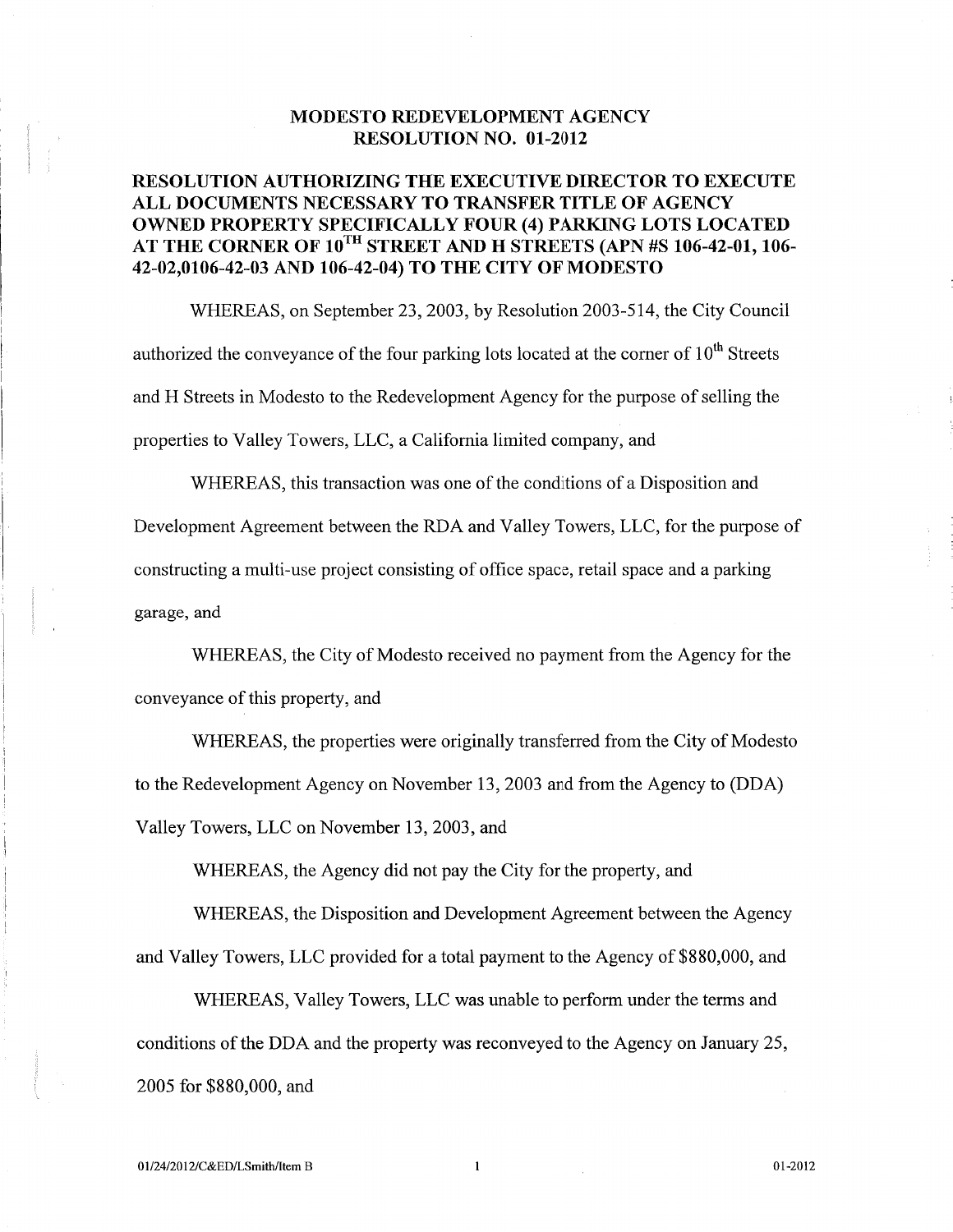WHEREAS, the Redevelopment Agency then entered into subsequent agreements with Team Modesto to negotiate for the development of another mixed use project on this property, and

WHEREAS, this project also failed to develop and the parking lots remained in the Redevelopment Agency's name, and

WHEREAS, these lots are par<sup>t</sup> of <sup>a</sup> site now under consideration by the State of California for the construction of <sup>a</sup> new Stanislaus County courthouse, and

WHEREAS, as this property originally belonged to the City of Modesto, no paymen<sup>t</sup> was made to the City when the property title was transferred, the operations, maintenance and revenue associated with this property is conducted by the City and *f* received by the City, staff believes this property should be returned to the City of Modesto and is not subject to the administration of the successor agency or other regulations as outlined in AB IX 26,

NOW, THEREFORE, BE IT RESOLVED by the Redevelopment Agency of the City of Modesto that it hereby authorizes the Executive Director to execute all documents necessary to transfer title of Agency owned property specifically four (4) parking lots located at the corner of  $10^{\text{th}}$  Street and H Streets (APN #s 106-42-01, 106-42-02,0106-42-03 and 106-42-04) to the City of Modesto.

!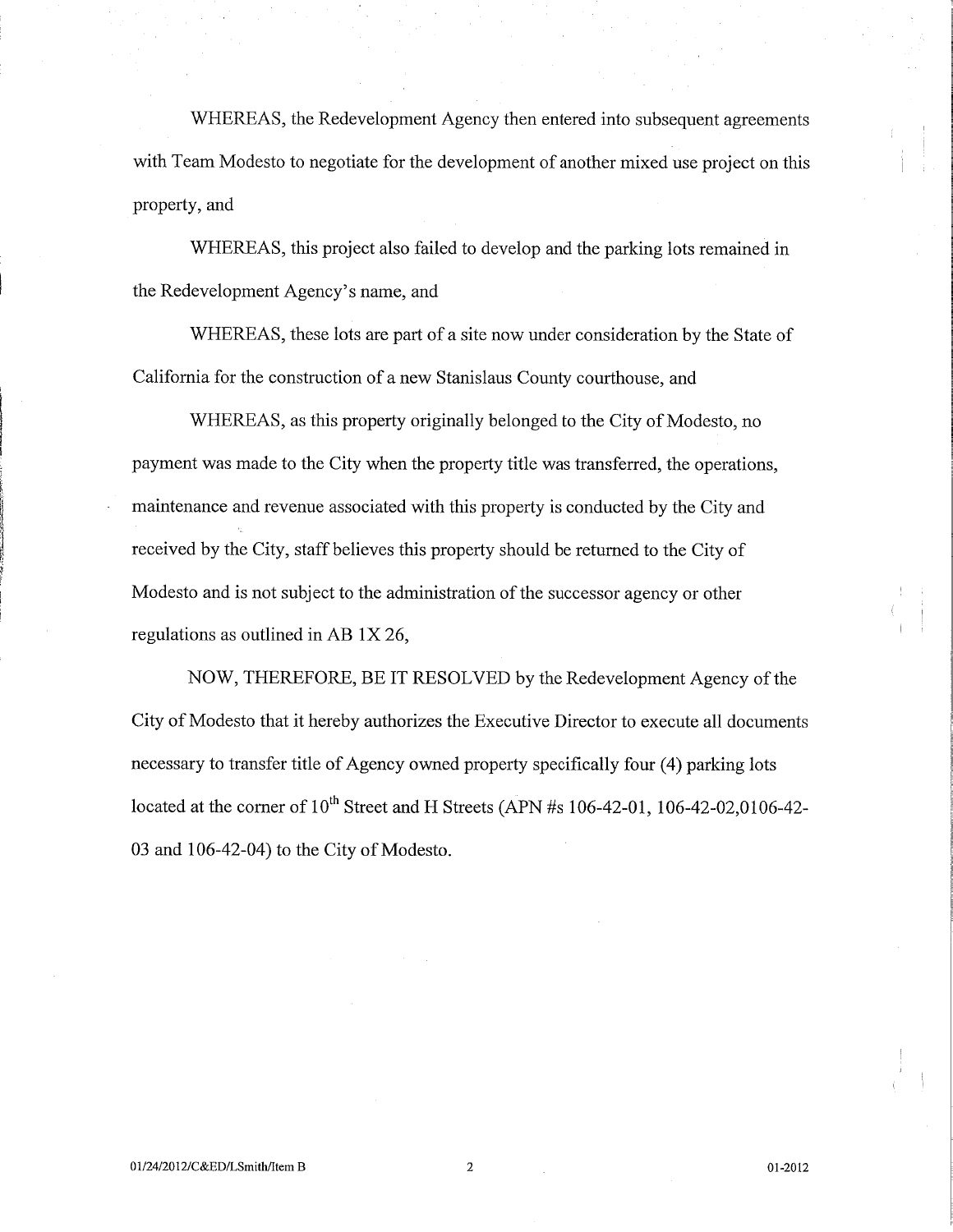The foregoing resolution was introduced at <sup>a</sup> regular meeting of the Modesto Redevelopment Agency held on the 24<sup>th</sup> day of January, 2012, by Agency Member Burnside, who moved its adoption, which motion being duly seconded by Agency Member Geer, was upon roll call carried and the resolution adopted by the following vote:

AYES: Agency Members:

Burnside, Cogdill, Geer, Gunderson, Lopez, Chair Ridenour

NOES: Agency Members: None

ABSENT: Agency Members: Muratore

ATTEST:

 $STEPHANIE LOPEZ, Agency<sup>l</sup>$ 

(SEAL)

 APPROVED AS TO FORM: By: SUSANA/ALCALA WOOD, General Counsel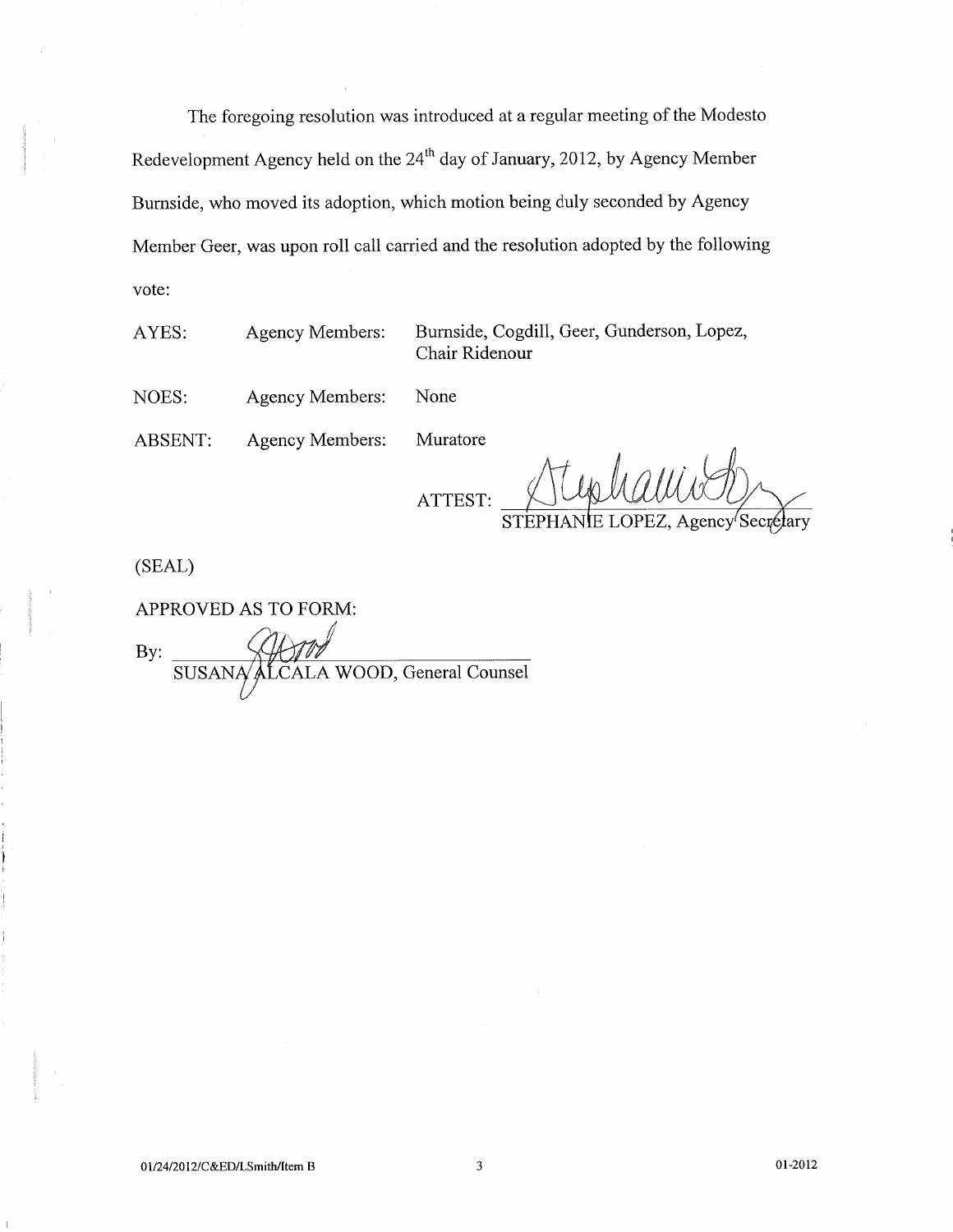#### **MODESTO REDEVELOPMENT AGENCY RESOLUTION NO. 02-2012**

# **RESOLUTION AUTHORIZING THE EXECUTIVE DIRECTOR TO EXECUTE ALL DOCUMENTS NECESSARY TO TRANSFER TITLE OF AGENCY OWNED PROPERTY TO THE CITY OF MODESTO, AS ITS SUCCESSOR AGENCY, AS PROVIDED IN AB IX 26**

WHEREAS, the Redevelopment Agency of the City of Modesto ("Agency") was created by the City Council for the purposes of implementing redevelopment activities in the City, and

WHEREAS, the City Council adopted the Redevelopment Plan for the Modesto Redevelopment Project in accordance with the Community Redevelopment Law (Health and Safety Code § 33000 *et seq.)* ("CRL"), and

WHEREAS, the Modesto Redevelopment Project Area was found to have <sup>a</sup> significant number of <sup>p</sup>hysical and economic blighting conditions that necessitated adoption of the Redevelopment Plan, and

WHEREAS, the Redevelopment Plan authorizes the Agency to receive tax increment revenue to pay for programs and projects that address these conditions consistent with the CRL, and

WHEREAS, in January, 2011, the Governor announced his intent to eliminate redevelopment agencies as <sup>a</sup> way to help balance the State budget, and

WHEREAS, the Legislature then enacted and the Governor signed Assembly Bill IX 26 ("AB IX 26") and Assembly Bill IX 27 ("AB IX 27"), and

WHEREAS, transfer of the Agency Properties to the City is necessary in order to continue to carry out the Redevelopment Plan, and

**l**

j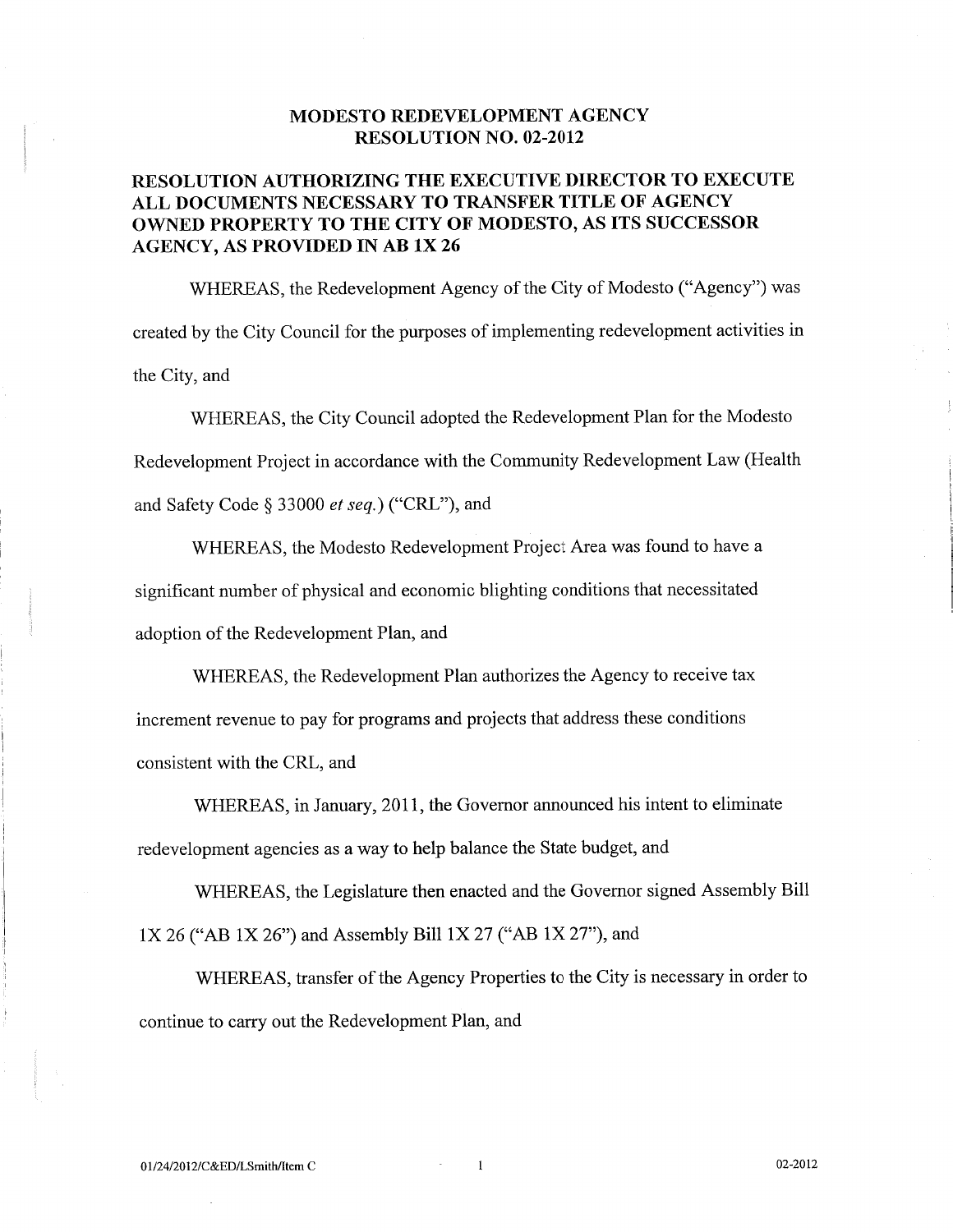WHEREAS, AB IX <sup>26</sup> immediately suspended all new redevelopment activities and incurrence of indebtedness, and dissolves redevelopment agencies effective October 1, 2011, and

WHEREAS, AB IX <sup>27</sup> allowed <sup>a</sup> city or county that had <sup>a</sup> redevelopment agency to avoid dissolution by adopting an ordinance agreeing to make specified payments to reduce the State budget deficit, and

WHEREAS, <sup>a</sup> Petition for Writ of Mandate was filed in the Supreme Court of the State of California on July <sup>18</sup>, 2011 *(California Redevelopment Association, et al.* <sup>v</sup>. *Ana Matosantos, et al.,* Case No. <sup>S</sup>194861), challenging the constitutionality of AB <sup>26</sup> and AB <sup>27</sup> on behalf of cities, counties and redevelopment agencies and requesting <sup>a</sup> stay of enforcement, and

WHEREAS, on August <sup>11</sup>, <sup>2011</sup>, and August <sup>17</sup>, <sup>2011</sup>, the Supreme Court stayed portions of AB IX <sup>26</sup>, and stayed AB IX <sup>27</sup> in its entirety during the pendency of the matter, and

WHEREAS, on December 29, 2011, the Supreme Court issued its final decision, upholding AB IX <sup>26</sup>, invalidating AB IX <sup>27</sup>, and extending all statutory deadlines under AB IX <sup>26</sup>, essentially dissolving all redevelopment agencies throughout the State effective February 1, 2012, and

WHEREAS, AB 1X 26 provides that the City will be the "successor agency" to the Agency and responsible for the wind down of the Agency'<sup>s</sup> affairs, and

WHEREAS, the activities of the City, as successor agency, will be overseen by an oversight board, comprised primarily of representatives of other affected taxing agencies, until such time as the debts of the Agency are paid off, and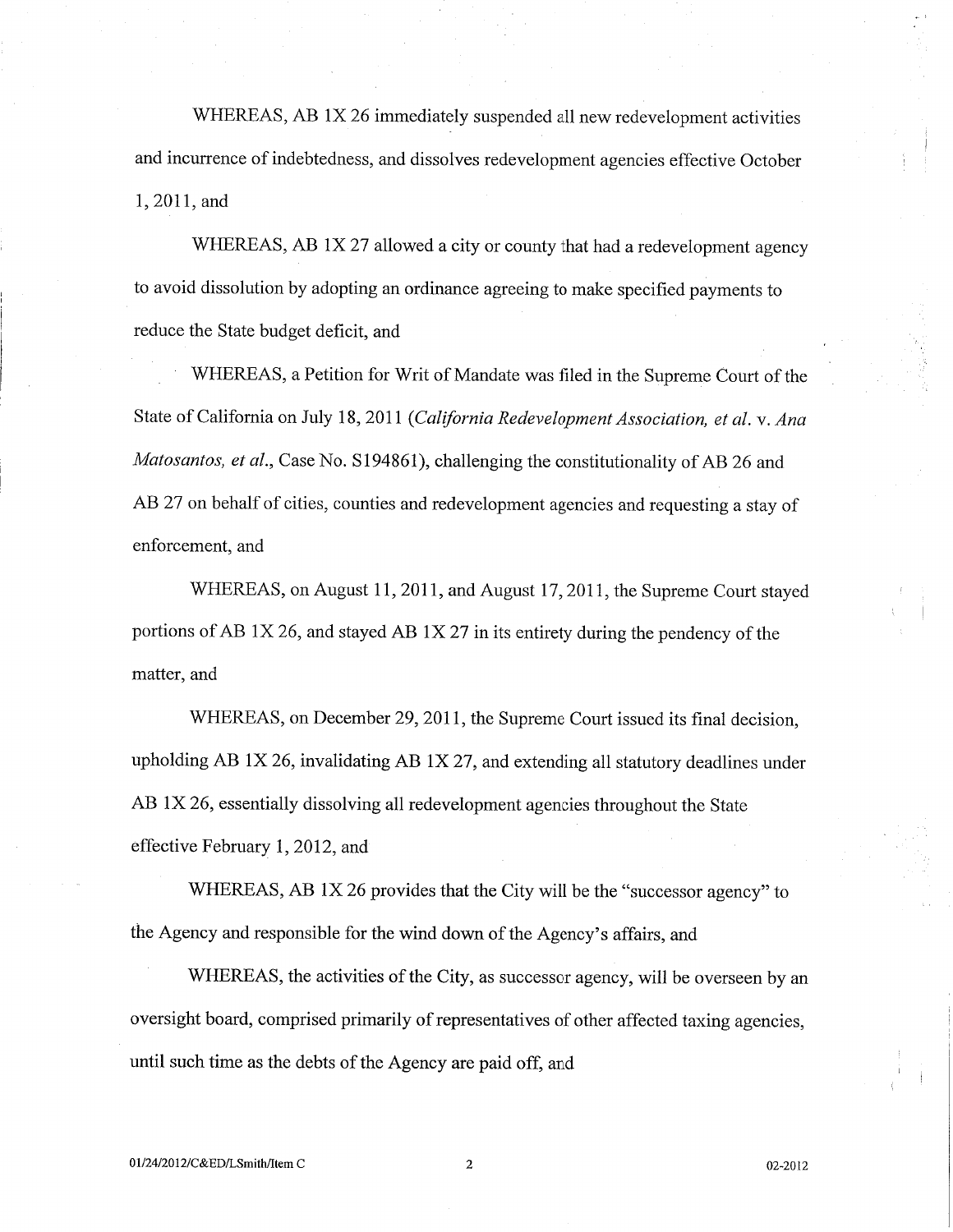WHEREAS, all Agency liquidated assets and all property taxes will be redirected to local taxing agencies, and

WHEREAS, on January 24, 2012, the City of Modesto elected to serve as the successor agency, and

WHEREAS, the Modesto Redevelopment Agency is the owner of eleven (11) properties identified in **attachment A,** and

WHEREAS, four of those properties, parking lots on the corner of the  $10^{\text{th}}$  and H Streets, are addressed in <sup>a</sup> separate resolution, and

WHEREAS, the remaining seven (7) properties are the subject of this repor<sup>t</sup> and include the parking garages located on  $9^{\text{th}}$  and 11th Streets, one parking lot located on  $9^{\text{th}}$ Street, the retail space located on the first floor of Tenth Street Place, the Modesto Centre Plaza and the Centre Plaza Bridge connecting the 9<sup>th</sup> Street garage to the Doubletree Hotel,

NOW, THEREFORE, BE IT RESOLVED by the Redevelopment Agency of the City of Modesto that it hereby authorizes the Executive Director of the Agency to execute all documents associated with the transfer of these properties from the Agency to the City.

 $\zeta_{\rm N} = 0.5$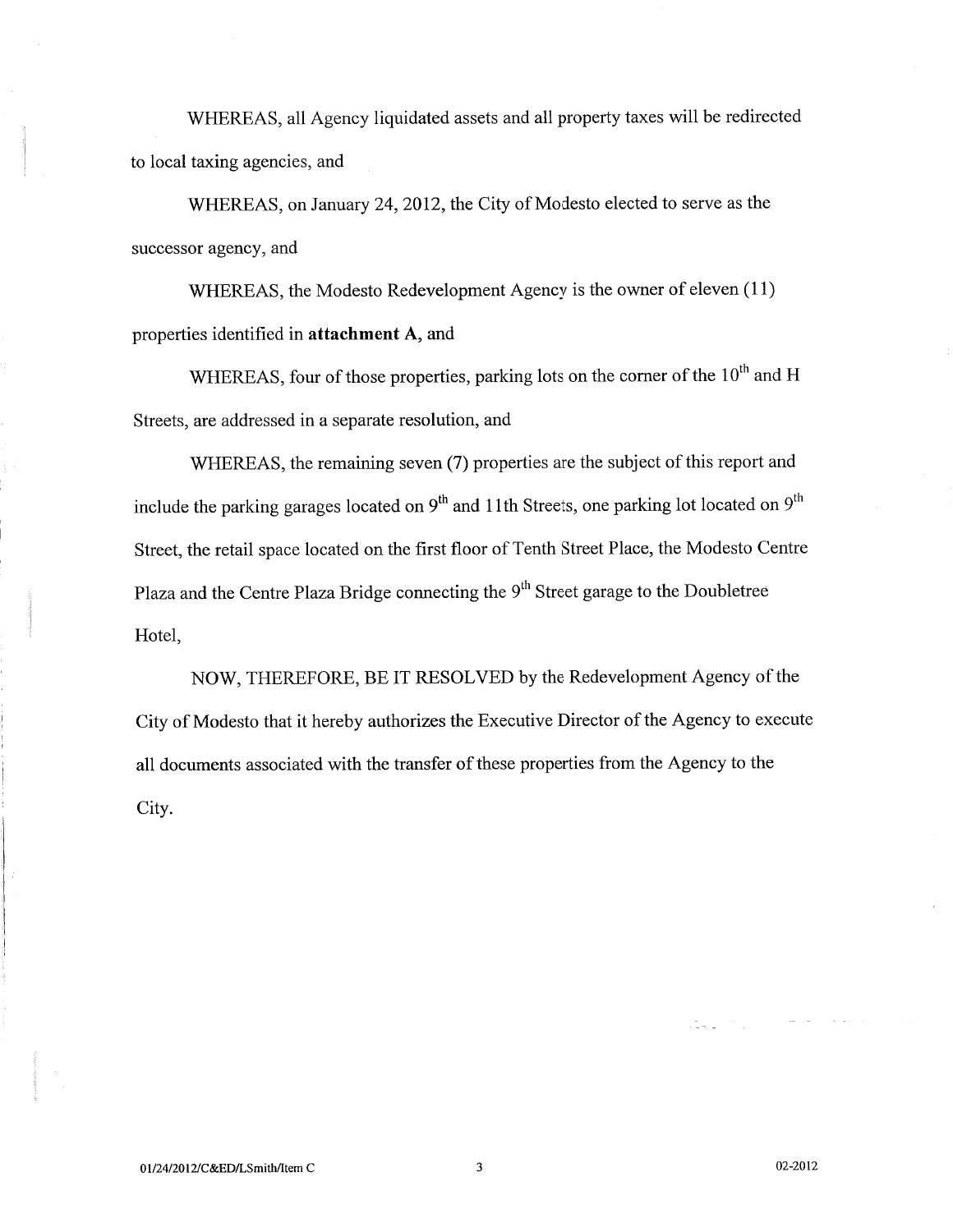The foregoing resolution was introduced at <sup>a</sup> regular meeting of the Modesto Redevelopment Agency held on the 24<sup>th</sup> day of January, 2012, by Agency Member Burnside, who moved its adoption, which motion being duly seconded by Agency Member Geer, was upon roll call carried and the resolution adopted by the following vote:

AYES: Agency Members: Burnside, Cogdill, Geer, Gunderson, Lopez, Chair Ridenour

NOES: Agency Members: None

ABSENT: Agency Members: Muratore

ATTEST:

STEPHANIE LOPEZ, Agency Secr¢tary

(SEAL)

APPROVED AS TO FORM:

By:

SUSANA ALCALA WOOD, General Counsel